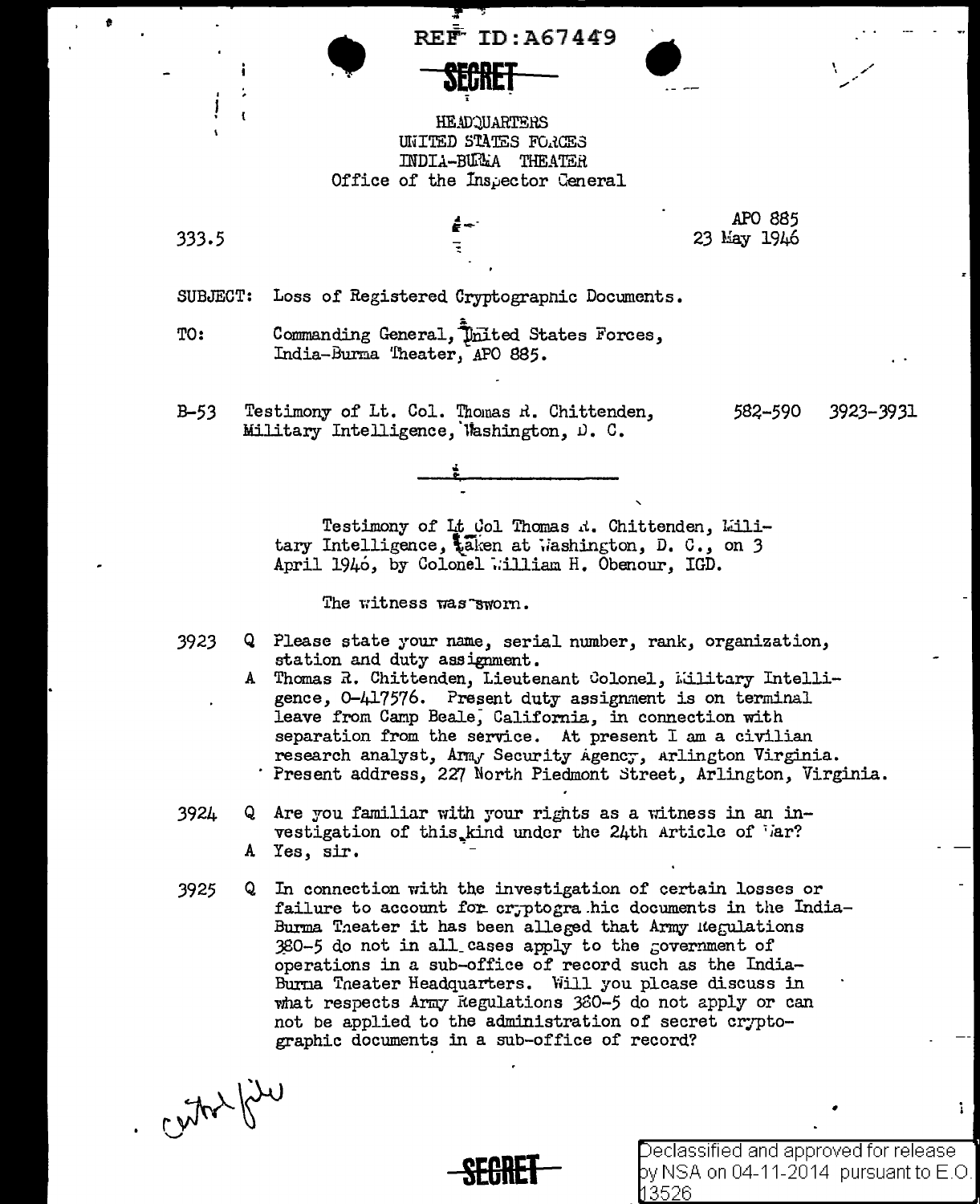REF ID:A67449 **SEBRET** 

A In the first place, I don't think anyone is at liberty to say that the Army *ilegulations* do not apply because they are the regulations under which we must live and operate. As to their workability, which I believe is the essence of your question, if we attempted to live by the letter of AR 380-5 and at the same time carry on efficient cryptographic functions, we could not do so becuase AR 380-5 is inadequate as an instruction. It is, I suppose like all Army Regulations, intended merely to serve as a guide. At least we have operated under that interpretation or belief for several years, because we have found it necessary to issue, in the form of Adjutant General's Office letters, instructions in detail to the field. We have found it necessary to publish, under the authority given us as the agency to issue cryptographic material, detailed instructions for issuing it, handling it and accounting for it either in the form of such documents as SIGINFO or SIGIAN, the basic cryptographic publication. Therefore, AR  $380-5$ has been sort of a foundation on which we have built our regulations. As brought out in earlier testimony, an attempt was made two years ago to get a specific regulation covering cryptographic accounting and distribution. Hather, let me go back a moment. The regulation is going to cover cryptographic security, and as a portion of this regulation there would be a chapter on distribution and accounting, and this would be an Army Regulation which would be written by the agencies having the knowledge on how to do the work, and people would be expected to live not only by the spirit but also by the letter of this regulation. No such thing exists. It ras in draft form. Where it was killed, I don't know, but it Vlas not approved by the War Department. *·.:e* have found it necessary in the branch in which we worked here, which has undergone several reorganizations  $-$  We always refer to it as  $C$  Branch  $-$  to make attempts from time to time to again correct this situation which we know exists. For example, I went on some temporary duty to Pacific Ocean areas and Hawaii in September of 1944 in connection with accounting problems there. They were getting tnto the same situation there which apparently the India-Burma Theater finds itself in now. The volume of material vas becoming extremely heavy and people were untrained for tne job. They realized, however, that serious results would be forthcoming if they did not get some irmediate help from the office that knew how to help them. So I was sent out there to see what the situation was and make recommendations. We helped tnem with some immediate problems, but the report also contained  $-$  which I wrote  $-$  an expression of opinion that it was necessar; for the Var Department to standardize its accounting procedures in the cryptographic field. We attempted to set up a standardization or standard situation for all of tne Pacific Ocean

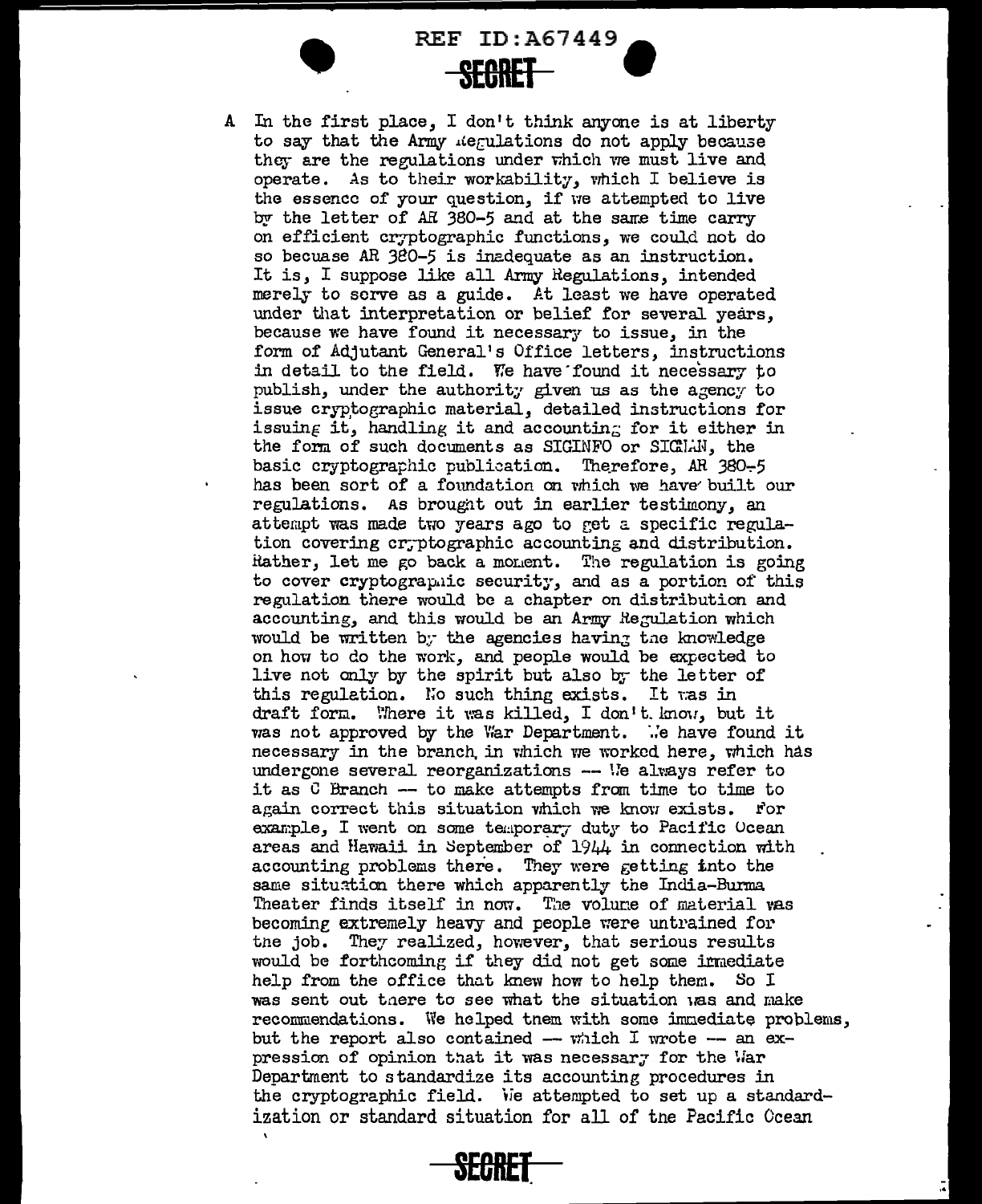

areas. I drafted an accounting manual of a sort for them. It was just a brief one. I left it with them to use as a guide.  $\ddot{\cdot}$  'e also were going to standardize the forms that they used, the manner of usage of these forms, so that a sub-office of record would, in effect, become an overseas extension of this accounting office. We ran into practical difficulties in putting that into effect because we could not supply then with the materials that they needed. We are using here a system of accounting involving Linex. which is fairly expensive to establish but once established is inexpensive and extremel. efficient and accurate, simple to operate and simple to train people to use. We wanted to extend that to them and that was killed here in the agency. So that is just one example of our efforts to standardize tnis, to bring to the field a practical means of living by  $.R$  380-5.

3926 *Q* Uost of the shortages appear to have resulted in the India-Burma Theater from mass destructions wilch took place between VJ Day and 15 January 1946, during which time personnel who were unfamiliar with the significance of cryptographic documents and the finality of their destruction destroyed documents and failed to keep proper records. Do you believe that if the practice of permitting noncommissioned officers not only to supervise but to execute these destructions constituted a departure from AR 380-5 under the circumstances that exist in a sub-office of record?

A Well, I can imagine circumstances which could exist in the sub-office of record, since we are speaking of a particular sub-office of record and particular individuals involved. I am unqualified to say whetner the conditions warranted it or not. To answer the first part of pour question, however, as to whether I believe that in general enlisted personnel should carry out the destruction, including the supervision of it, I do not. I believe that AR 380-5 is adequate on that point. It is appreciated that all of fices do not have at all times sufficient officers to actually perform all the tasks to which they are assigned. You are familiar with the old phrase "in addition to your other duties.<sup>"</sup> Everybody has been heavily laden during the war with duties which they could not hope personally to perform. However, in a sub-office of record such as a theater they should be able to afford officer personnel. Tne importance of the destruction of cryptographic material, because of its very finality and the serious consequences which can arise in the future if your memory fails and you have not prepared an adequate record would, it seems to me, always varrant, if the people were fully cognizant of the importance of that task, would always warrant the assignment of an officer at least for the time of the actual destruction and the assignment of an officer to plan and prepare the destruction if he is not able to actually feed them into tne furnace. That isn't necessary. But the

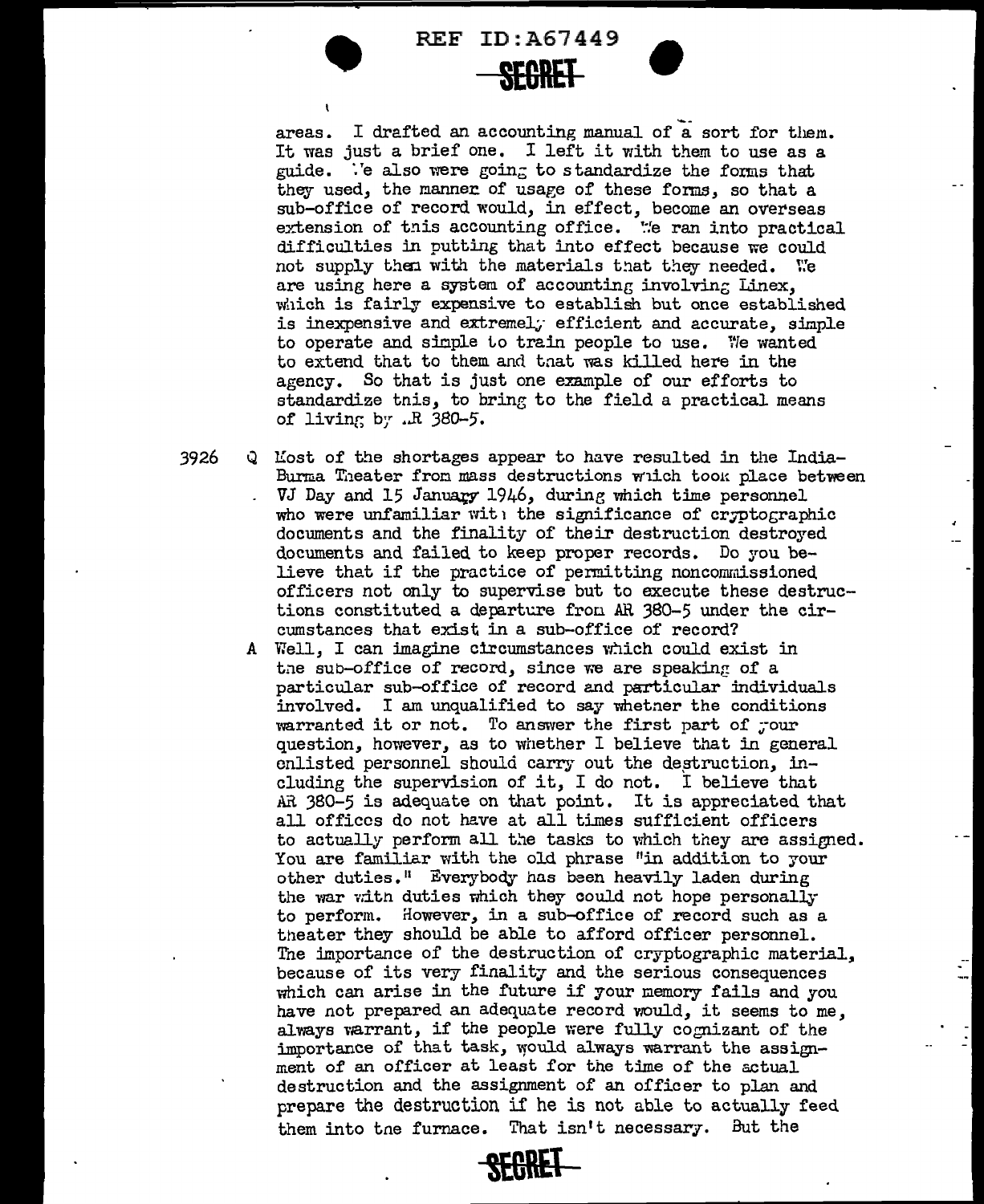REF ID:A67449



establishment of a system of checking and doublechecking, of safeguarding until the moment of destruction, and of certifying that the destruction was carried out under adequate supervision seems to me to be the responsibility of an officer at least in the sub-office of record. Just whom you are going to saddle with that task is a matter for the moment. But again it is a matter of appreciation; if the people do not appreciate what they are doing at that moment, what they are letting themselves in for if it isn't oroperly handled, then nature takes its course and they may not have an officer do it. The regulation, however, does not permit any deviation from that and I don't believe that the circumstances are very common in which an officer could not at least supervise.

- 3927 Q The facts in this case seem to indicate that a certain amount of negligence has resulted in the inability of the theater to definitely account for several hundreds of documents; although it appears that tnese documents were destroyed, there is no factual basis upon which such a conclusion can be reached. Will you please discuss for the record the position that this condition places the War Department in and its significance with respect to the present and future administration of' the future cryptograph systems emplej-ed by the War Department and the administrative and disciplinary control visualized by the War Department?
	- A First I will answer the specific question about India-Burma and the seriousness of what has happened there with respect to our cryptographic systems. I understood that as one expression you would like to have.
- 3928 Q Yes.
	- A With the exceotion of a few basic instructional documents which are on the list which was read into the record this morning, the loss of the documents generally is of little value now to the War Department. The documents generally were the type which have a short life, both in their own :importance, that is, the necessity for guarding tnem, and in the t. pe of traffic which they carry and the necessity for guarding the information passed in it. I can recall no documents there which carried planning traffic or anything of a diplomatic nature which could result in considerable embarrassment to the war Department and the Government as a whole. Fortunately, most of them were purely local systems and I would imagine carried purely local traffic having to do with matters of the day. Therefore, with the exception of these basic documents such as KKK, which is an extremely grave loss because it reveals the wiring plan and the operation of the most valuable cryptographic device, it is not of too serious consequence, item by item. As to the implications of the loss of such a quantity of documents, it is very serious,

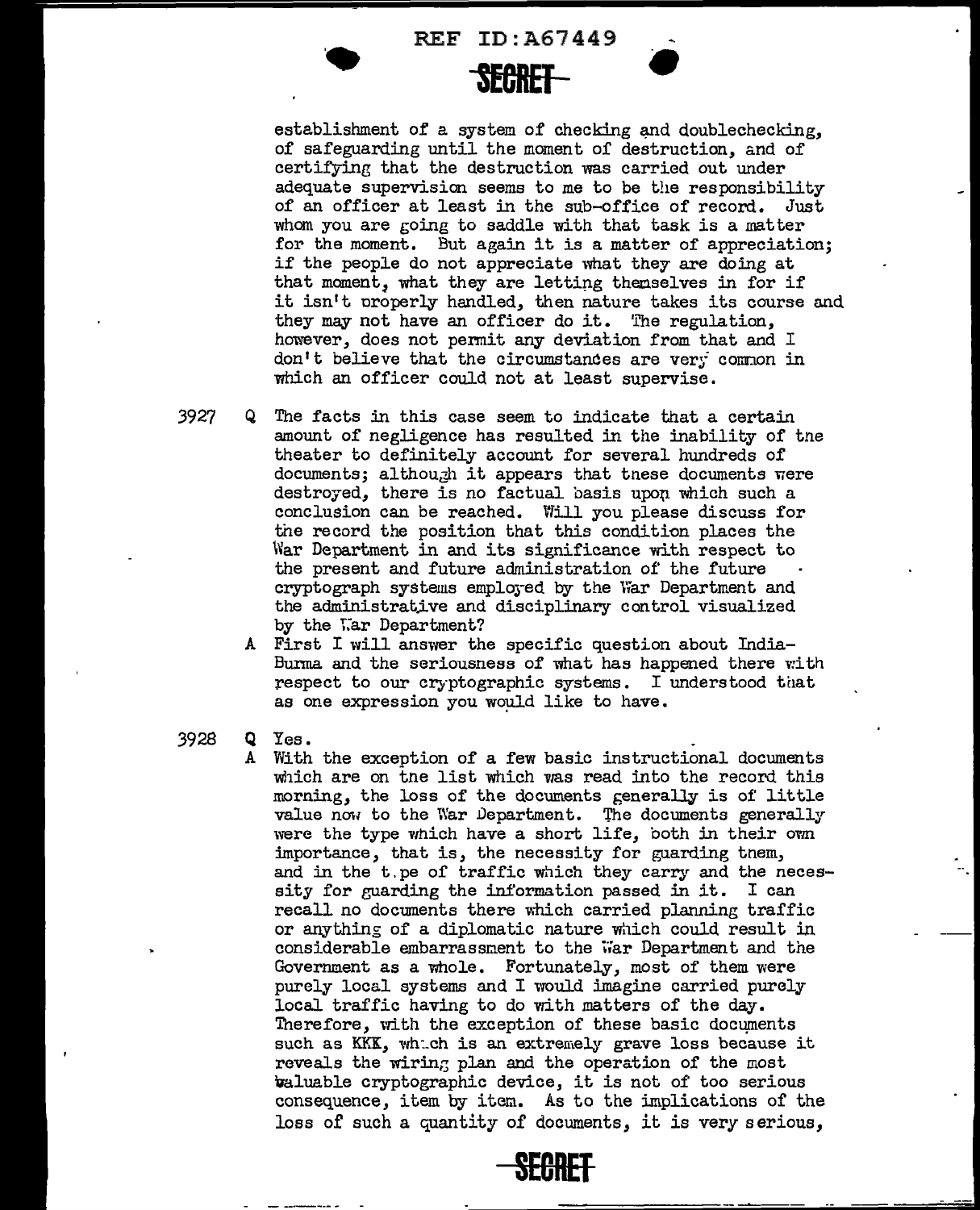## $REF ID: A67449$ **'1Clifttl**

**•** 

in my opinion, and is the highlight of a situation which has been growing and which was perhaps inevitable because of, as I spoke earlier, the inability of the War Department to standardize its cryptographic accounting methods in such a manner that would make them necessary to follow, in other words, as a regulation or as an order. You spoke of expense to the War Department. It can incur considerable expense if the condition under which this arose is permitted to continue. I doubt  $-$  and this is not criticism aimed at any particular party  $-$  but  $I$ doubt if the same thing could have arisen in the Navy Department for this reason: Cryptographic equipment. cryptographic communications, are considered apparently to be more important, are considered to be on a higher level than they are in the War Department. When you consider the placement of this organization in the War Department at the beginning of the war and during most of the war, you can appreciate what I mean there when I say that. We were -- reading from the Secretary of War to the Army Service Forces to the Chief Signal Officer to the Army Communications Service to the Signal Security Branch. There is where we stood. By comparison in the Navy Department, the Director of Naval Communications operates directly under the Chief of Naval Operations, and the man or the office handling registered publications and cryptographic work is directly responsible to the Director of Naval Communications. In other words, it is on a high administrative level there. What this means in effect then *is* that regulations which are necessary to promote efficient operations, instructions vi1ich must have a mandatory meaning to them, can be gotten out with a minimum amount of interdepartmental handling with loss of time. The Director of Naval Communications, as I understand it, has authority to send out wnat amount to regulations covering communications in the Navy Department. The cryptographic office has only to go next door literally to see that their own functions are put into regulation form and it is carried out. As to the comparative efficiency of the Navy Department and the War Department in actually following these functions, no one can say. We think that we have here a better accounting system actually for watching cryptographic documents than they have. We know that we are not three months behind.

In my opinion, the people who are involved in this investigation of loss of or improper accounting arc themselves victins of circumstance because during the war it was my experience that from the time of the beginning

**SEGRET** 

•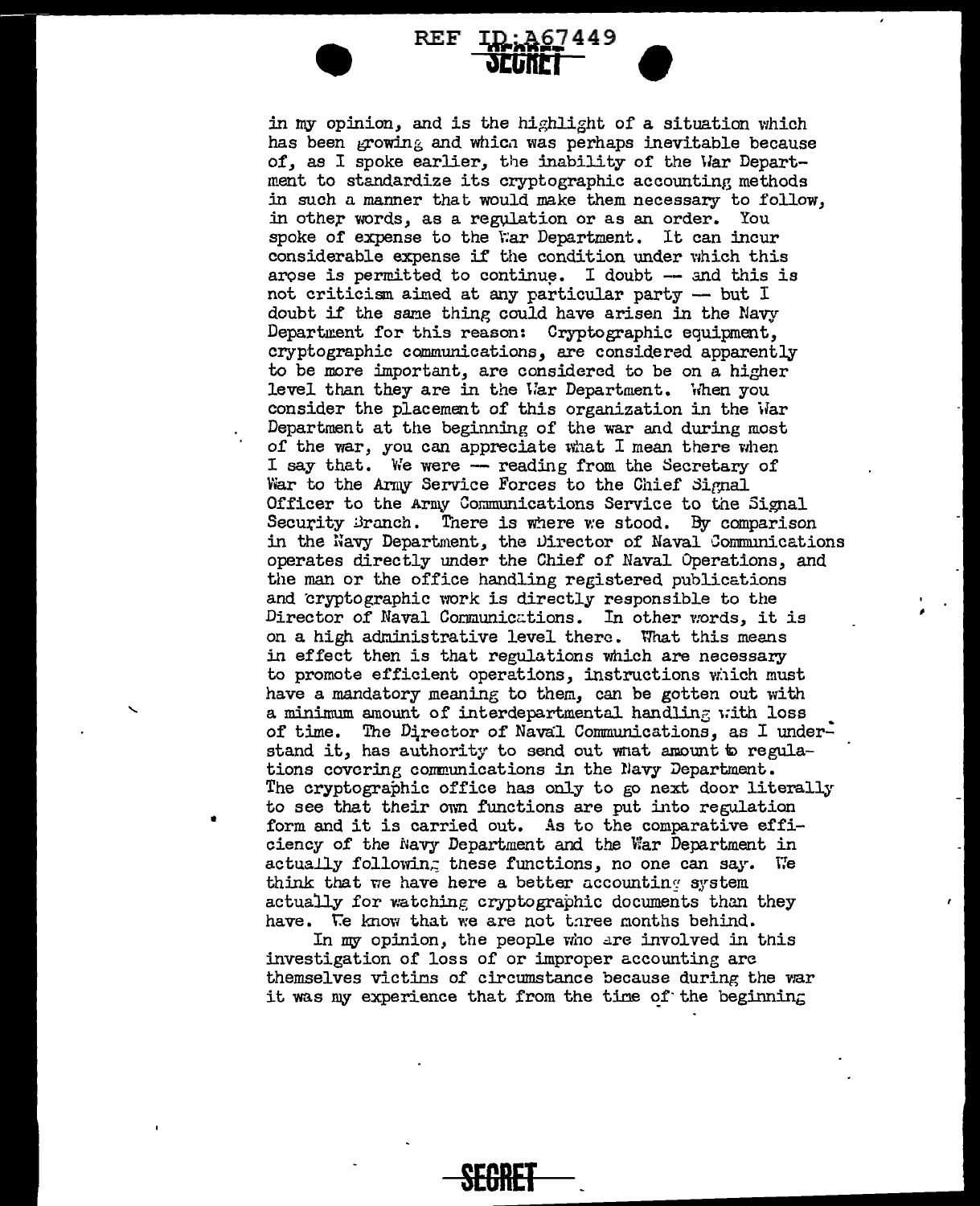REF ID:A67449 **SECRET** 

•

of the war the emphasis was immediately upon the production and distribution of the cryptographic material; to get it as rapidly as possible from the producing agency to the hand of tne user. Finally, it was my experience that in the field cryptographic material was looked upon by many communications officers as a necessary evil. It was a detriment to speedy communication;. it required additional personnel; it vas for the most part new in the volume and the scupe and the restrictions which accompanied it to most of the communications officers, even though they may have been in the Army for many years previously, because cryptographic communications became 95 per cent  $-$  estimated  $-$  of the communications of the Army, and the materials with which tnese conmunications were handled were produced primarily by this agency in such haste and under such pressure that always we were aiming at production, at improvement, and at improving communications by improving cryptographic material and improving getting it out to the field. The emphasis here was not on accounting, and the people who had experience here and who later went to theaters were not schooled in the accounting to the extent that they were schooled in the use of the systems in primary security measures, in distribution.

- $3929$  Q Are you familiar with the type of orientation and briefing given Lieutenant Will while he was in this office just prior to his departure for overseas?
	- A I am not familiar with the case of Lieutenant Will. What date did he go overseas?

## 3930 Q Lieutenant Will went overseas in February 1945.

A I can answer it generally because at that time we had become rather accustomed to naving officers come through here for brief periods of training and we had set up courses of training in C Branch. They followed a definite pattern and, depending on tne amount of time they had to spend and depending upon the knowledge they had of their assignment, we trained them accordingly. If they were going out to work in the distribution office, they received primary training in distribution; if they were going to work in accounting, they received training there; if they were deciphering machine repairmen, the training was tnere. Oftentimes the trainiag was sketchy because the nen themselves did not know to which theater they were going. They did not know the jobs they would get when they got there. Furthermore, we had experiences in which thoroughly trained men, both enlisted men and officers, were sent from here and were immediately